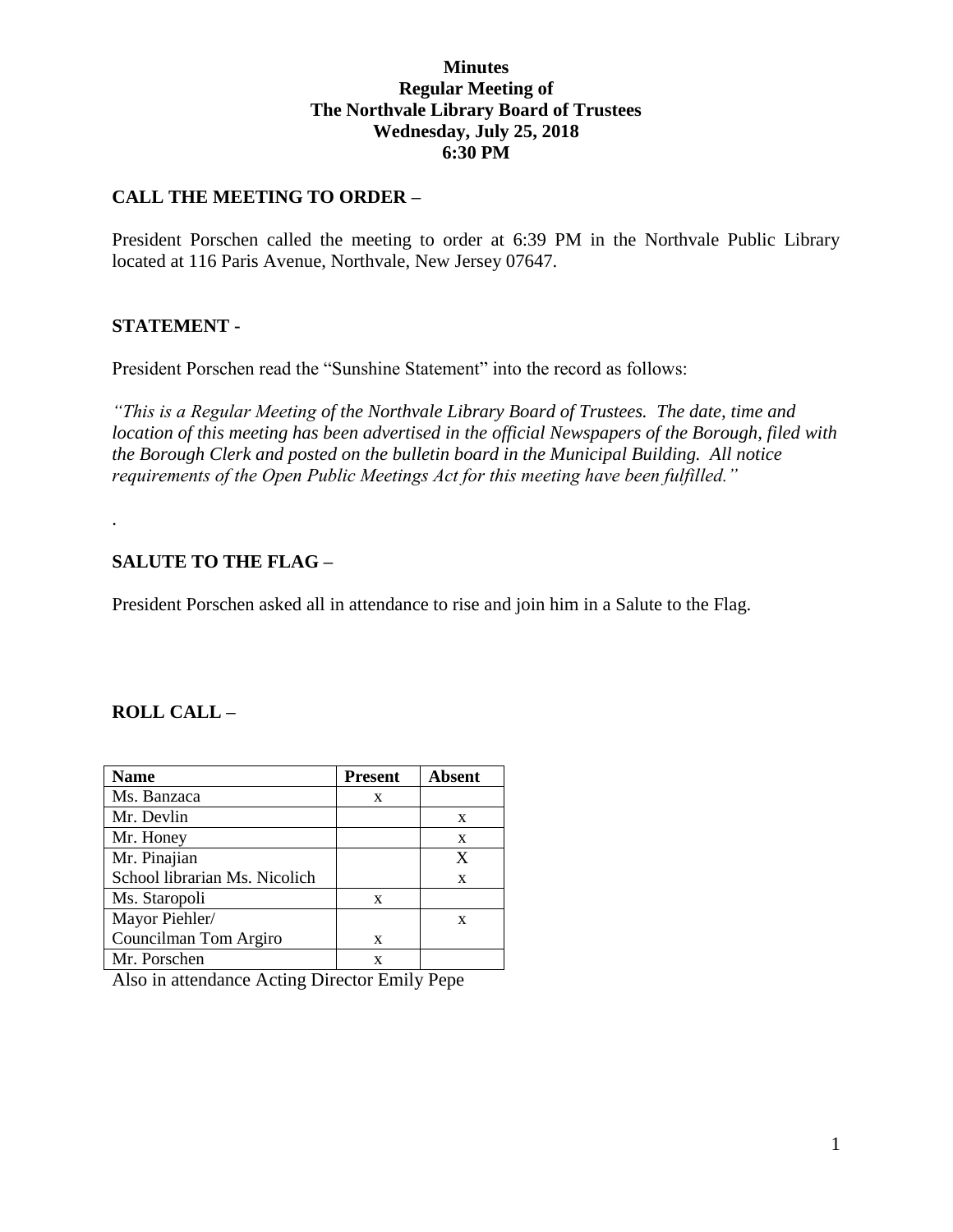## **APPROVAL OF MINUTES**

Resolved to approve the minutes from the June 27, 2018 regular board meeting which includes the budget.

| <b>Name</b>   | <b>ACTION</b> | <b>YES</b> | NO | <b>ABSENT</b> | <b>ABSTAIN</b> |
|---------------|---------------|------------|----|---------------|----------------|
| Ms. Banzaca   | second        | X          |    |               |                |
| Mr. Devlin    |               |            |    | X             |                |
| Mr. Honey     |               |            |    | X             |                |
| Mr. Pinajian  |               |            |    | X             |                |
| Ms. Nicolich  |               |            |    |               |                |
| Ms. Staropoli | motion        | X          |    |               |                |
| Mayor Piehler |               |            |    |               |                |
| Mr. Argiro    |               | X          |    |               |                |
| Mr. Porschen  |               | X          |    |               |                |

The minutes were adopted on a roll call vote as follows:

Resolved to approve the executive minutes from the June 27, 2018 regular board meeting

| <b>Name</b>   | <b>ACTION</b> | <b>YES</b> | N <sub>O</sub> | <b>ABSENT</b> | <b>ABSTAIN</b> |
|---------------|---------------|------------|----------------|---------------|----------------|
| Ms. Banzaca   | second        | X          |                |               |                |
| Mr. Devlin    |               |            |                | X             |                |
| Mr. Honey     |               |            |                | X             |                |
| Mr. Pinajian  |               |            |                | X             |                |
| Ms. Nicolich  |               |            |                |               |                |
| Ms. Staropoli | motion        | X          |                |               |                |
| Mayor Piehler |               |            |                |               |                |
| Mr. Argiro    |               | x          |                |               |                |

The minutes were adopted on a roll call vote as follows:

## **APPOINTMENT OF ACTING DIRECTOR**

Mr. Porschen x

Resolved to approve the appointment of Emily Pepe as acting director

The resolution was adopted on a roll call vote as follows:

| <b>Name</b>   | <b>ACTION</b> | <b>YES</b> | NO | <b>ABSENT</b> | <b>ABSTAIN</b> |
|---------------|---------------|------------|----|---------------|----------------|
| Ms. Banzaca   | second        | X          |    |               |                |
| Mr. Devlin    |               |            |    | X             |                |
| Mr. Honey     |               |            |    | X             |                |
| Mr. Pinajian  |               |            |    | X             |                |
| Ms. Nicolich  |               |            |    |               |                |
| Ms. Staropoli | motion        | X          |    |               |                |
| Mayor Piehler |               |            |    |               |                |
| Mr. Argiro    |               | X          |    |               |                |
| Mr. Porschen  |               | x          |    |               |                |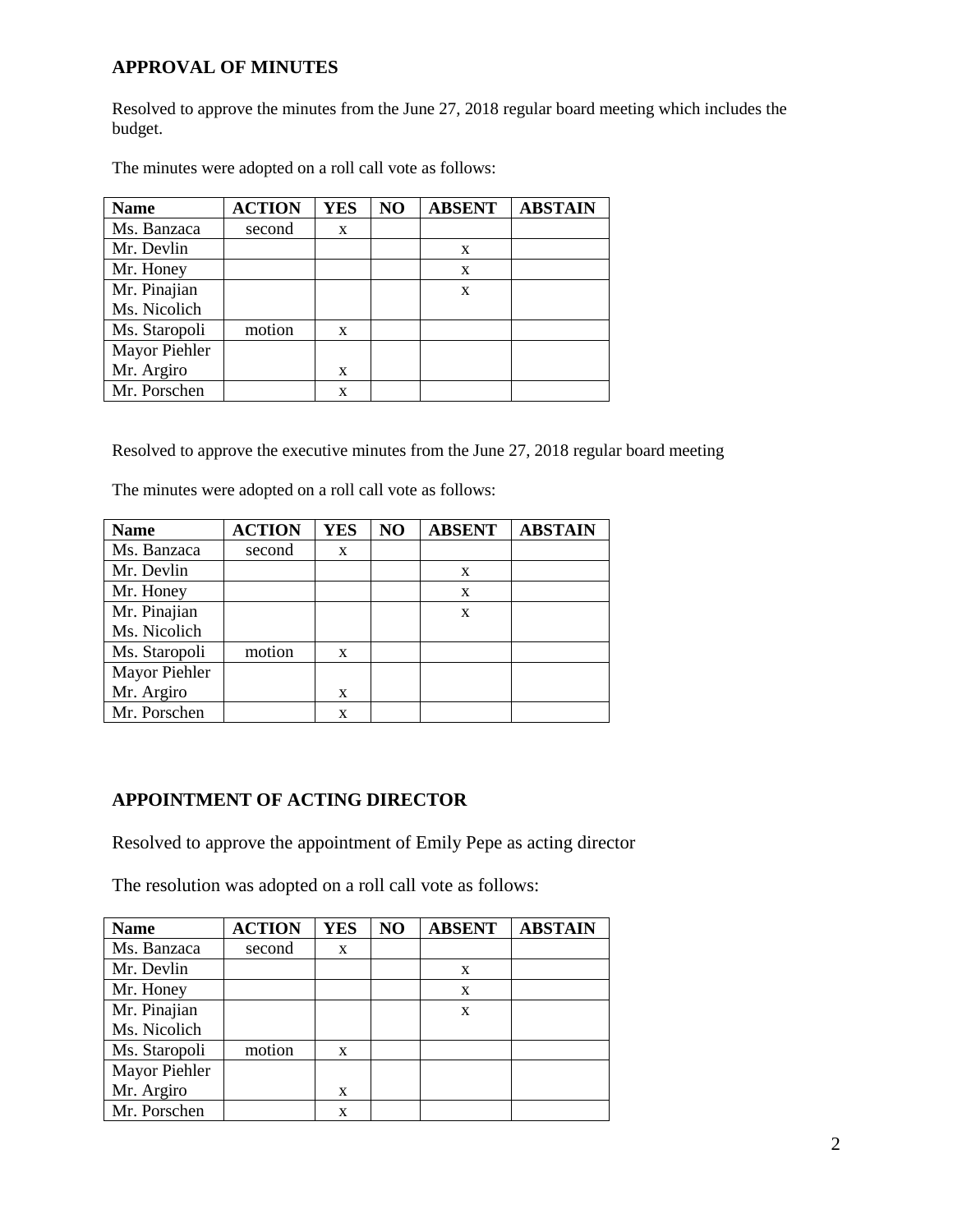## **GENERAL DISCUSSION –**

Ms. Staropoli and Mr. Pinajian has conducted 4 interviews so far. We will continue to accept applications and will be setting up additional interviews by the end of August.

The summer reading program has been a huge success. We have 110 children registered, compared to last year we had 97 registered. We also have 20 adults registered for summer reading who will be eligible to win a kindle in a raffle.

#### **Director's Report**

Written by former Director Shaver and presented by Acting Director Emily Pepe

| <b>Program Attendance Summary</b>                                             |           |                  |                          |                |                |  |  |  |
|-------------------------------------------------------------------------------|-----------|------------------|--------------------------|----------------|----------------|--|--|--|
| Date or Month<br>Children<br><b>Adults</b><br>Event/Program<br>Teens<br>Total |           |                  |                          |                |                |  |  |  |
| Movie Saturday                                                                | 6/2/2018  | 6                | $\mathbf{0}$             | 5              | 11             |  |  |  |
| <b>Story Time</b>                                                             | 6/4/2018  | $\mathfrak{2}$   | $\overline{0}$           | $\overline{2}$ | $\overline{2}$ |  |  |  |
| Pre-K Stories                                                                 | 6/5/2018  | 3                | $\boldsymbol{0}$         | $\overline{2}$ | 5              |  |  |  |
| Adult Book Club (Make-up)                                                     | 6/5/2018  | $\boldsymbol{0}$ | $\boldsymbol{0}$         | 3              | 3              |  |  |  |
| <b>Story Time</b>                                                             | 6/6/2018  | 5                | $\overline{0}$           | $\overline{4}$ | 9              |  |  |  |
| <b>ESL</b>                                                                    | 6/6/2018  | $\boldsymbol{0}$ | $\boldsymbol{0}$         | 16             | 16             |  |  |  |
| DIY: Father's Day Cards                                                       | 6/6/2018  | 9                | $\overline{2}$           | 5              | 16             |  |  |  |
| <b>STEM Ice Cream</b>                                                         | 6/7/2018  | 12               | $\overline{2}$           | 5              | 19             |  |  |  |
| Tech Thursday                                                                 | 6/7/2018  | $\boldsymbol{0}$ | $\boldsymbol{0}$         | $\mathbf{1}$   | $\mathbf{1}$   |  |  |  |
| <b>Canvas Painting</b>                                                        | 6/7/2018  | $\boldsymbol{0}$ | $\boldsymbol{0}$         | 12             | 12             |  |  |  |
| <b>STEM Robotics</b>                                                          | 6/7/2018  | $\overline{7}$   | $\overline{2}$           | $\overline{4}$ | 13             |  |  |  |
| <b>Gaming Tournament</b>                                                      | 6/8/2018  | 10               | $\overline{\mathcal{L}}$ | 3              | 17             |  |  |  |
| <b>STEM: Making Waves</b>                                                     | 6/11/2018 | 6                | $\boldsymbol{0}$         | $\overline{2}$ | 8              |  |  |  |
| Northvale Pre-school Story time                                               | 6/12/2018 | 15               | $\overline{0}$           | $\overline{2}$ | 17             |  |  |  |
| Pre-K Stories                                                                 | 6/12/2018 | $\overline{4}$   | $\overline{0}$           | $\overline{2}$ | 6              |  |  |  |
| <b>Musical Painting</b>                                                       | 6/12/2018 | 10               | $\boldsymbol{0}$         | 4              | 14             |  |  |  |
| <b>Bookworms</b>                                                              | 6/13/2018 | $\overline{2}$   | $\boldsymbol{0}$         | $\overline{c}$ | $\overline{4}$ |  |  |  |
| Dungeons & Dragons                                                            | 6/13/2018 | $\overline{2}$   | 8                        | $\overline{0}$ | 10             |  |  |  |
| <b>ESL</b>                                                                    | 6/13/2018 | $\boldsymbol{0}$ | $\boldsymbol{0}$         | 16             | 16             |  |  |  |
| <b>Healthy Snacking</b>                                                       | 6/14/2018 | 5                | $\mathbf{1}$             | $\overline{2}$ | 8              |  |  |  |
| DIY: Wine Glasses/Rock Painting                                               | 6/14/2018 | $\boldsymbol{0}$ | $\boldsymbol{0}$         | 8              | 8              |  |  |  |
| <b>Snap Circuits</b>                                                          | 6/14/2018 | 5                | 3                        | 5              | 13             |  |  |  |
| Magic Show                                                                    | 6/15/2018 | 20               | 3                        | 10             | 33             |  |  |  |
| <b>Board Games</b>                                                            | 6/16/2018 | 6                | $\boldsymbol{0}$         | 3              | $\overline{9}$ |  |  |  |

Programming: June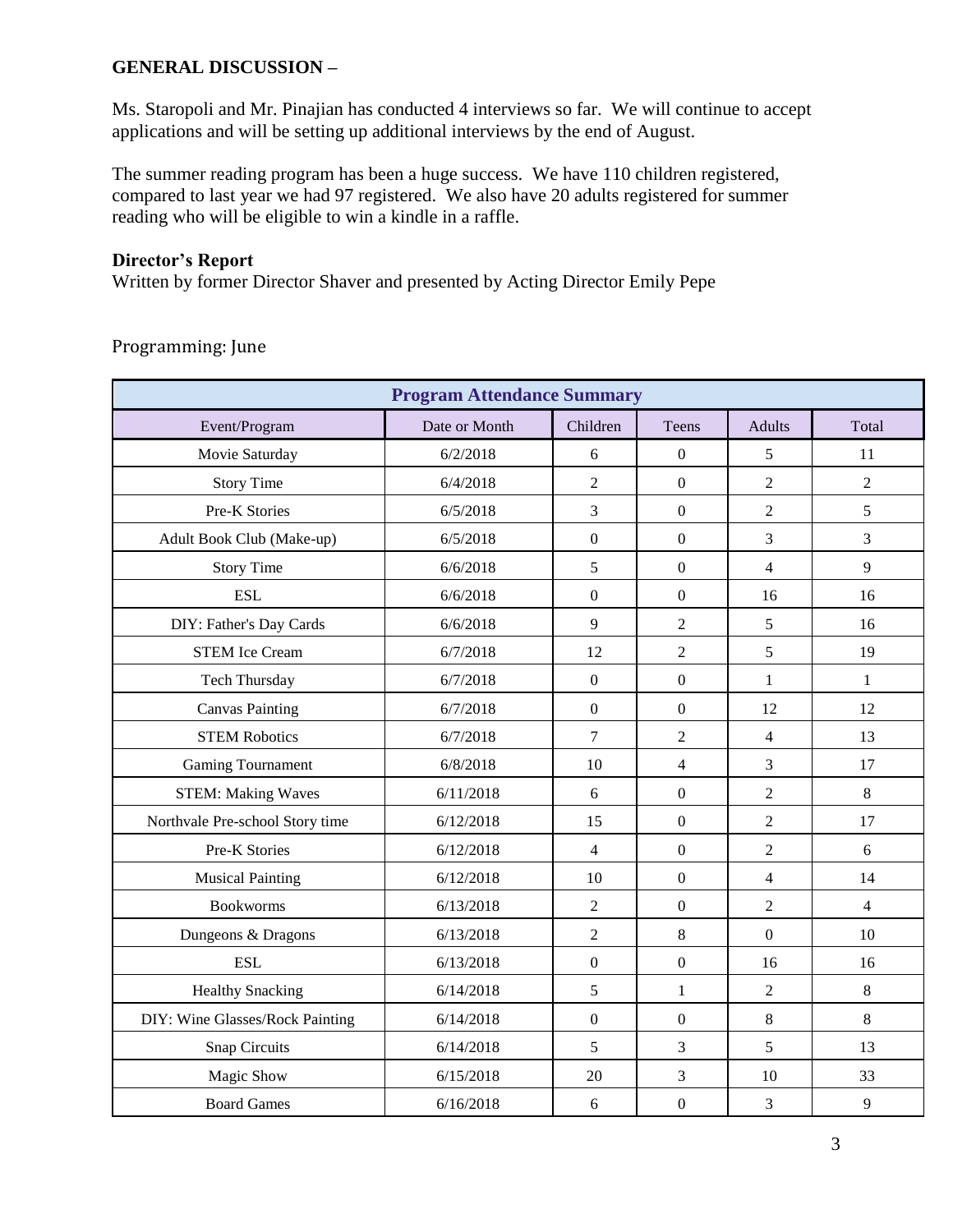| <b>Artistically Abled</b>                    | 6/16/2018 | 6              | $\mathbf{0}$     | 3                | 9              |
|----------------------------------------------|-----------|----------------|------------------|------------------|----------------|
| <b>Story TIme</b>                            | 6/18/2018 | 5              | $\boldsymbol{0}$ | 3                | 8              |
| Pre-K Stories                                | 6/19/2018 | $\overline{4}$ | $\overline{0}$   | $\overline{2}$   | 6              |
| Family Movie Night                           | 6/19/2018 | $\mathbf{0}$   | $\mathbf{1}$     | $\mathbf{1}$     | $\overline{2}$ |
| <b>Story Time</b>                            | 6/20/2018 | 3              | $\boldsymbol{0}$ | $\overline{2}$   | 5              |
| DIY: Butter Slime                            | 6/20/2018 | 50             | 5                | 25               | 80             |
| Dungeons & Dragons                           | 6/20/2018 | $\overline{2}$ | $\overline{4}$   | $\boldsymbol{0}$ | 6              |
| STEM: Scratch Programminh                    | 6/21/2018 | $\sqrt{2}$     | $\overline{2}$   | 4                | $8\,$          |
| Gaming Tournament                            | 6/22/2018 | 5              | 10               | $\overline{2}$   | 17             |
| Summer Fun with May (make-up for<br>kickoff) | 6/23/2018 | 25             | 15               | 10               | 50             |
| World Language Story Time                    | 6/25/2018 | 5              | $\mathbf{1}$     | $\overline{4}$   | 10             |
| <b>Reading Buddies</b>                       | 6/25/2018 | 6              | $\overline{4}$   | $\overline{4}$   | 14             |
| <b>Reading Buddies</b>                       | 6/26/2018 | 5              | 3                | $\overline{4}$   | 12             |
| pre-K Stories                                | 6/26/2018 | $\tau$         | $\boldsymbol{0}$ | 4                | 11             |
| Rockin' Round the World                      | 6/26/2018 | 6              | $\mathbf{1}$     | 5                | 12             |
| Drawing Workshop                             | 6/26/2018 | 5              | $\overline{0}$   | $\mathbf{1}$     | 6              |
| Northvale Camp Visit                         | 6/27/2018 | 28             | 10               | $\boldsymbol{0}$ | 38             |
| <b>Musical Story Time</b>                    | 6/27/2018 | $\mathbf{1}$   | $\overline{0}$   | $\mathbf{1}$     | $\overline{2}$ |
| <b>Reading Buddies</b>                       | 6/27/2018 | $\mathbf{1}$   | $\boldsymbol{0}$ | $\mathbf{1}$     | $\overline{2}$ |
| Xylophone STEM                               | 6/28/2018 | 15             | 5                | $8\,$            | 28             |
| Tech Thursday                                | 6/28/2018 | $\mathbf{0}$   | $\overline{0}$   | $\overline{2}$   | $\overline{2}$ |
| Read to a Dog                                | 6/28/2018 | $\overline{2}$ | $\overline{0}$   | $\overline{2}$   | $\overline{4}$ |
| <b>Sensory Story Time</b>                    | 6/29/2018 | $\mathbf{1}$   | $\boldsymbol{0}$ | $\mathbf{1}$     | $\overline{2}$ |
| Dancing Class                                | 6/29/2018 | 6              | $\overline{0}$   | 4                | 10             |
| <b>Clay Crafting Class</b>                   | 6/30/2018 | 9              | $\overline{2}$   | 5                | 16             |
| <b>Board Games</b>                           | 6/30/2018 | $\overline{2}$ | $\overline{2}$   | $\overline{2}$   | 6              |
| Total                                        |           | 330            | 90               | 218              | 638            |

Administrative

- Library Cards: 1,516 patrons registered as of July 17, 2018. 16 new cards since the May report.
- Patrons were being charged \$1 for replacement cards. For the less than handful of times per year this issue has come up, it makes little sense to charge patrons an unnecessary extra fee. The practice was not listed in our Policy Manual or on our webpage, so we have stopped it.

BCCLS

 The third meeting of the World Languages Task Force was extremely successful. Recommended reading lists and bookseller lists will make it possible for libraries to purchase materials directly.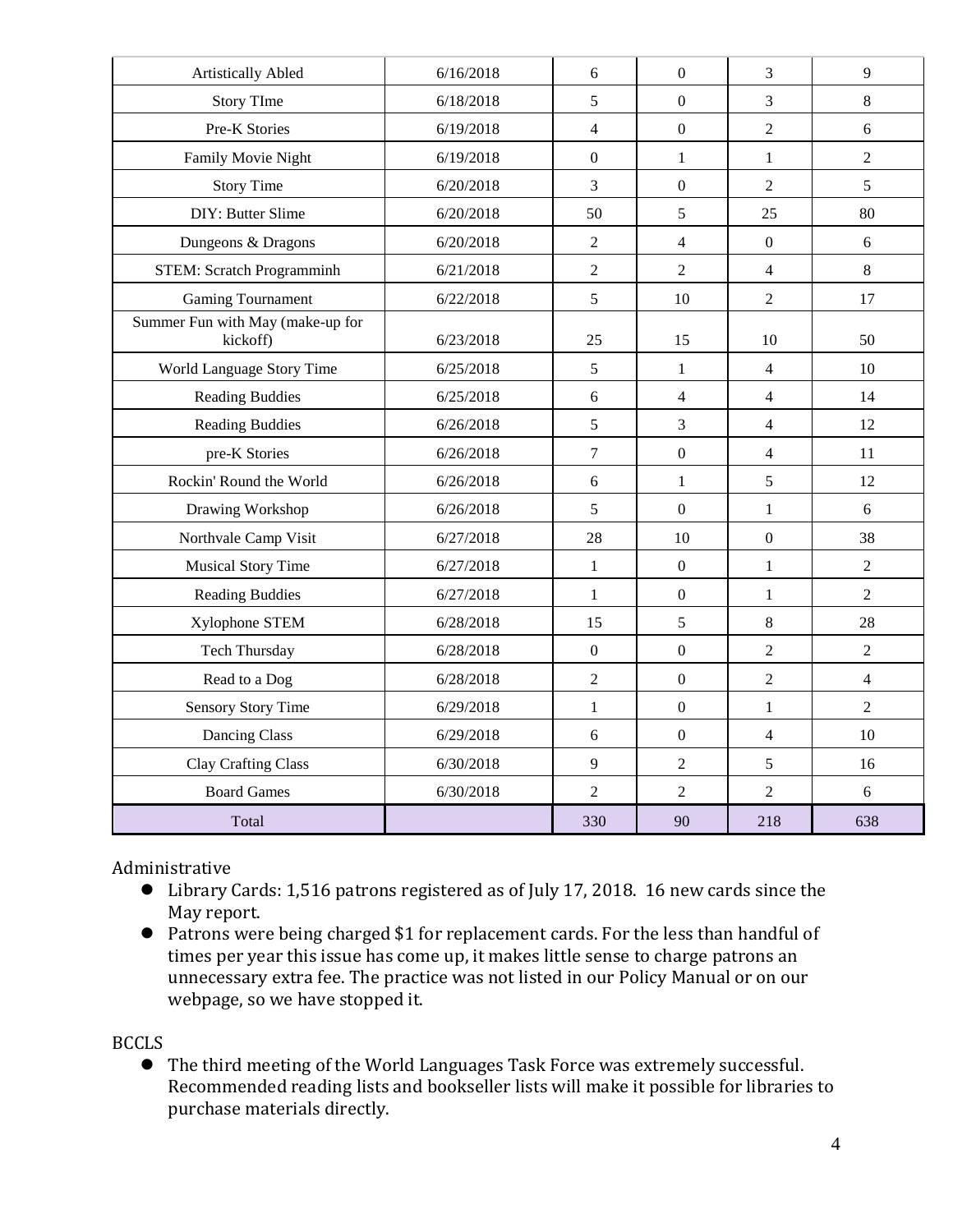Library directors had the opportunity to meet candidates for the BCCLS Executive Director position on July 11<sup>th</sup>.

Building and Grounds

- The Book Drop should be stabilized. We had asked DPW earlier to do this and the issue is still pending. They have been contacted about this again.
- There is a light that is out in Emily's closet. I have asked DPW to fix it when they have the chance.
- For both of the above issues, the DPW came in to consult as soon as they have been notified. He will be working on this in the coming weeks.

Personnel

 Applications for the position of Library Director were received until the closing date of July 16, 2018 for applicants. Due to unforeseen circumstances, applications will be accepted beyond this date until a Director is hired. In the meantime, Emily Pepe will serve as Acting Director.

Programming

- The postponed events from our Summer Kick-off Party were well-attended.
- In particular, the petting zoo was one of the most highly attended programs we have ever had.

Strategic Planning

- The Strategic Planning Committee will continue to meet with and focus on capital improvements.
- $\bullet$  Our last meeting was July 10, 2018 for approximately one hour. The architect gave us a great deal of useful information over the course of this time. Trustee, Melissa Banzaca, Kathy Brunet, Emily Pepe and Paul were in attendance.

# **Friends of the Library Report**

**Ms. Kathy Brunet – 417 Crest Drive** gave her report from the Friends:

The Friends have agreed to fund the end of the year party. The board thanks Kathy and all the Friends for the support. The kickoff party was a huge success with 157 people coming on the day with the petting zoo.

**Treasurer's Report**

See attached budget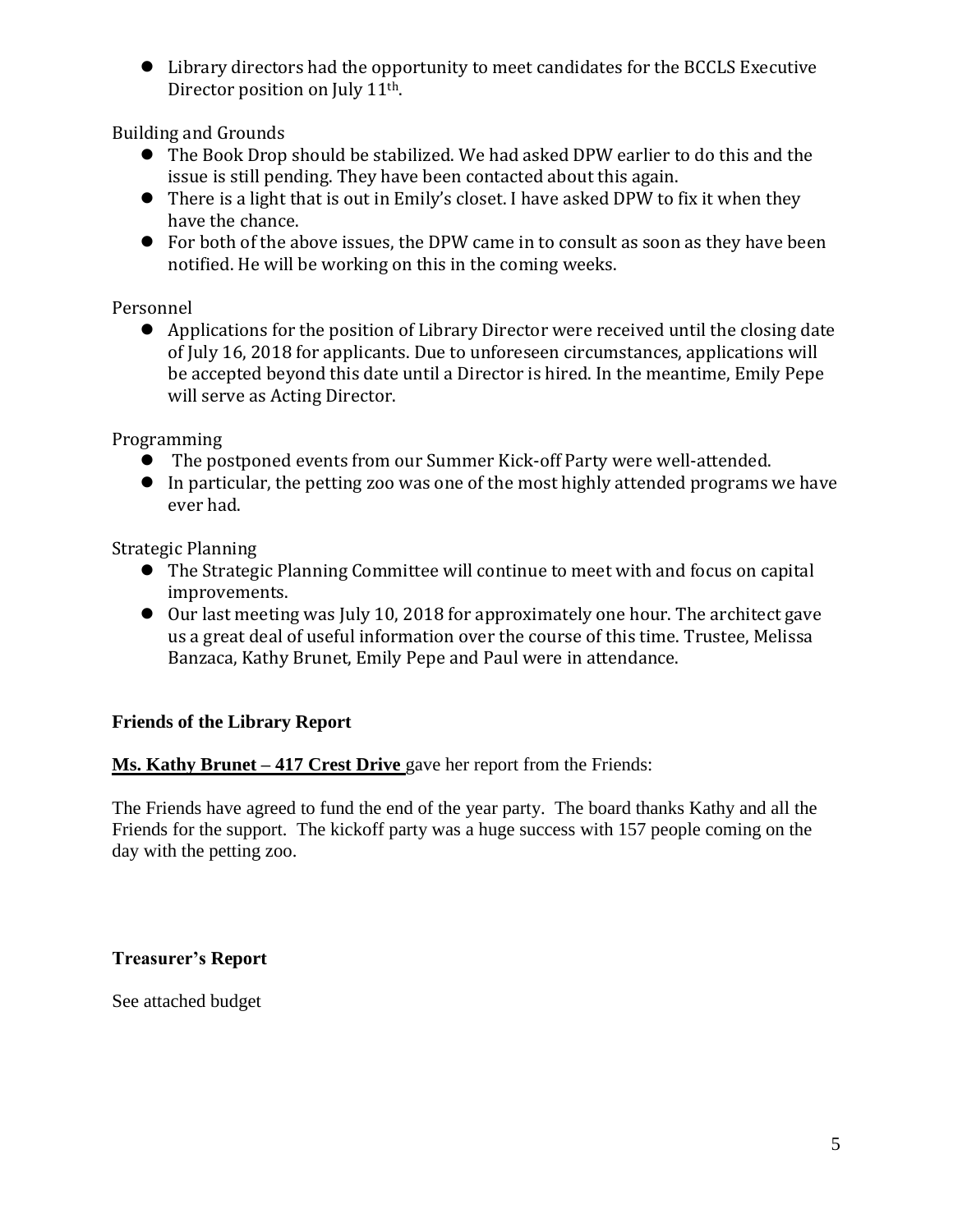## **ROLL CALL VOTES –**

Resolved to approve the claims list for the month of July in the amount of \$3457.20

The resolution was adopted on a roll call vote as follows:

| <b>Name</b>   | <b>ACTION</b> | <b>YES</b> | NO | <b>ABSENT</b> | <b>ABSTAIN</b> |
|---------------|---------------|------------|----|---------------|----------------|
| Ms. Banzaca   |               | X          |    |               |                |
| Mr. Devlin    |               |            |    | X             |                |
| Mr. Honey     |               |            |    | $\mathbf{x}$  |                |
| Mr. Pinajian  |               |            |    | X             |                |
| Ms. Nicolich  |               |            |    |               |                |
| Ms. Staropoli | motion        | X          |    |               |                |
| Mayor Piehler |               |            |    |               |                |
| Mr. Argiro    |               | X          |    |               |                |
| Mr. Porschen  | second        | X          |    |               |                |

Resolved to approve the replenishment of the petty cash for \$75

The resolution was adopted on a roll call vote as follows:

| <b>Name</b>   | <b>ACTION</b> | <b>YES</b> | NO | <b>ABSENT</b> | <b>ABSTAIN</b> |
|---------------|---------------|------------|----|---------------|----------------|
| Ms. Banzaca   | second        | X          |    |               |                |
| Mr. Devlin    |               |            |    | X             |                |
| Mr. Honey     |               |            |    | X             |                |
| Mr. Pinajian  |               |            |    | X             |                |
| Ms. Nicolich  |               |            |    |               |                |
| Ms. Staropoli | motion        | X          |    |               |                |
| Mayor Piehler |               |            |    |               |                |
| Mr. Argiro    |               | X          |    |               |                |
| Mr. Porschen  |               | X          |    |               |                |

#### **HEARING OF THE PUBLIC –**

President Porschen opened the meeting to the public at 7:08 PM

With no on addressing the board, President Porschen declared the public comment portion of the meeting closed.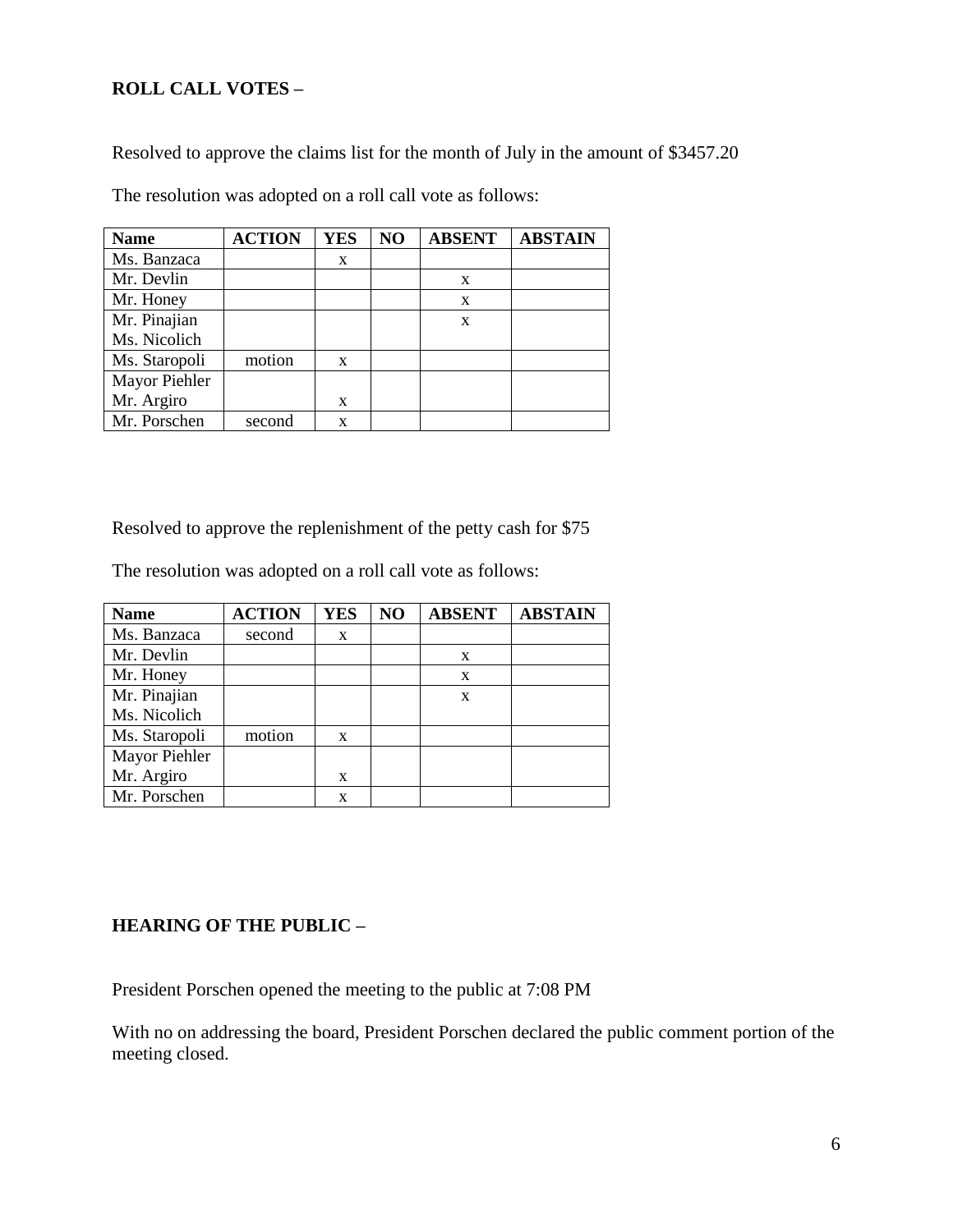President Porschen asked for a vote to go into executive session.

Resolved to approve to go into executive session to talk about personnel

The resolution was adopted on a roll call vote as follows:

| <b>Name</b>   | <b>ACTION</b> | <b>YES</b> | NO | <b>ABSENT</b> | <b>ABSTAIN</b> |
|---------------|---------------|------------|----|---------------|----------------|
| Ms. Banzaca   |               | X          |    |               |                |
| Mr. Devlin    |               |            |    | X             |                |
| Mr. Honey     |               |            |    | X             |                |
| Mr. Pinajian  |               |            |    | X             |                |
| Ms. Nicolich  |               |            |    |               |                |
| Ms. Staropoli | second        | X          |    |               |                |
| Mayor Piehler |               |            |    |               |                |
| Mr. Argiro    |               | X          |    |               |                |
| Mr. Porschen  | motion        | X          |    |               |                |

The board resumed the public meeting at 7:23pm with the same trustees present. No action was taken by the board in executive session.

Resolved to approve a salary increase to \$15.25 per hour for Kimberly Broderick.

The resolution was adopted on a roll call vote as follows:

| <b>Name</b>   | <b>ACTION</b> | <b>YES</b> | NO | <b>ABSENT</b> | <b>ABSTAIN</b> |
|---------------|---------------|------------|----|---------------|----------------|
| Ms. Banzaca   |               | X          |    |               |                |
| Mr. Devlin    |               |            |    | X             |                |
| Mr. Honey     |               |            |    | X             |                |
| Mr. Pinajian  |               |            |    | X             |                |
| Ms. Nicolich  |               |            |    |               |                |
| Ms. Staropoli | motion        | X          |    |               |                |
| Mayor Piehler |               |            |    |               |                |
| Mr. Argiro    |               | X          |    |               |                |
| Mr. Porschen  | second        | X          |    |               |                |